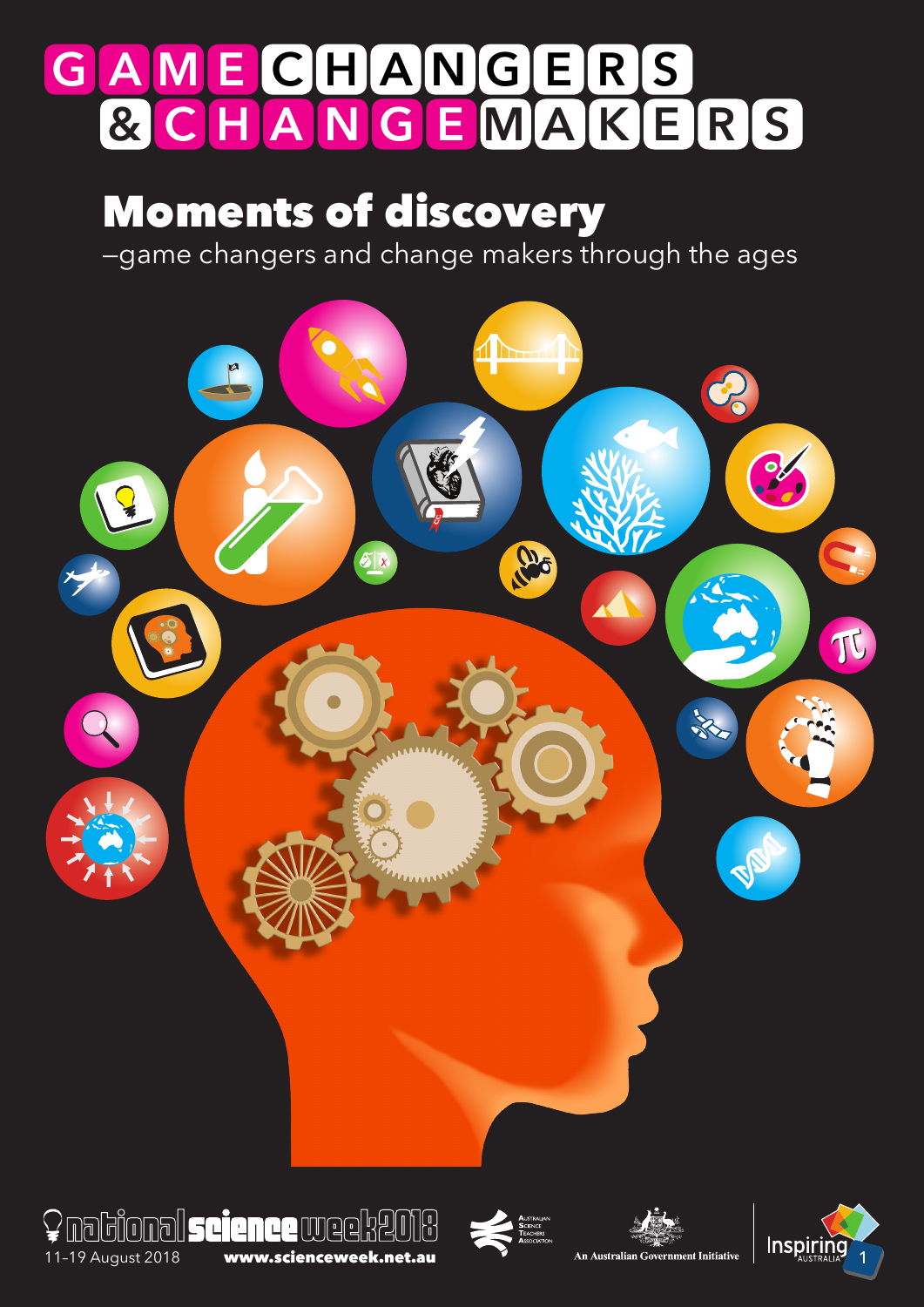### Suggested ideas for how to use the 'Moments of discovery - game changers and change makers through the ages' chart

*This resource has been created to provide teachers with practical ideas to use in conjunction with the 'Moments of Discovery – game changers and change makers throughout the ages' chart.*

#### **Activity 1** Interview with a change maker

"Global trends tell us that the jobs of the future will increasingly require science, technology, engineering and math (STEM) skills, with an estimated 75 per cent of today's fastest growing occupations related to STEM", ASTA President says.

Some of the greatest STEM minds are integrated into the National Science Week 'Moments of discovery' – game changers and change makers throughout the ages' chart.

Investigate some of these people by researching their life and accomplishments, and present your interview with one of them by listing the questions you would want to ask them.

#### **Activity 2** It's all about the data

How can we communicate the data that is captured in the 'Moments of Discovery- game changers and change makers throughout the ages' chart in a way that creates interest?

Your task is to choose a range of data sets and communicate the range of discoveries made by game changers and change makers in a way that creates greater interest.

Choose a range of data visualizations to communicate your findings. For example, a data plot, column graph, line graph, sector graph, divided bar graph, frequency distribution table, or a stem and leaf plot.

#### **Activity 3**

#### How can we use technologies to communicate game changers and their genius to others?

Imagine Galileo Galilei, Madame Curie, Alessandro Volta and others having access to the same technology we have available today.

How far could their discoveries have spread across the world?

In this activity, use the 'Moments of Discovery- game changers and change makers throughout the ages' chart and pick a point in history that was a defining moment for a game changer or change maker, and share their discoveries with your generation.

How might you use today's technologies (for example, email, social media, blogs, Snap Chat, YouTube, virtual reality, or augmented reality) to broadcast your chosen game changer's discoveries?

#### **Activity 4** Comic relief

*Show your support for National Science Week and entertain your friends and family at the same time by creating a comic strip or animated video about game changers and change makers throughout the ages.*

#### **Activity 5** Build a game

Imagine a video game producer invites you to produce a scenario, develop characters and create a story about five game changers and change makers and their scientific discoveries.

Develop and produce an idea for a video game that features five individuals cited on the 'Moments of Discovery- game changers and change makers throughout the ages' chart.

Might your video game include challenges and rewards?

#### **Activity 6** Chart a timeline

Throughout history there have been many individuals who have become famous for their accomplishments.

Choose individuals in the same scientific field from the 'Moments of Discovery- game changers and change makers throughout the ages' chart, research their accomplishments and make a presentation to a panel using a timeline.

Present ideas about how one discovery (for example, in medicine) helped or improved upon another discovery in the same field.

#### **Activity 7** Project on a page

Each game changer and change maker cited in the 'Moments of Discovery - game changers and change makers throughout the ages' chart had a personal motivation that drove their discoveries, and they used their discoveries to solve real problems and create solutions for their societies.

Use the 'Moments of Discovery- game changers and change makers throughout the ages' chart to find those who created solutions for their societies and create a project on a page that communicates what their solutions led to...perhaps a product, a technology or a system?

#### **Activity 8** Science as art

*Game changers like Leonardo da Vinci and Einstein are often regarded both as scientist and artists. Similarly architects and engineers use art to illustrate their theories and designs.*

*Visualization methods provide an important tool in science for the analysis and presentation of scientific work. Images can often convey information in a way that tables of data or equations cannot convey.* 

Use the 'Moments of Discovery-game changers and change makers throughout the ages' chart to locate other game changers who may have used art to illustrate their theories, then create your own art work to showcase what you have found.

#### **G A M E C H A N G E R S & C H A N G E M A K E R S**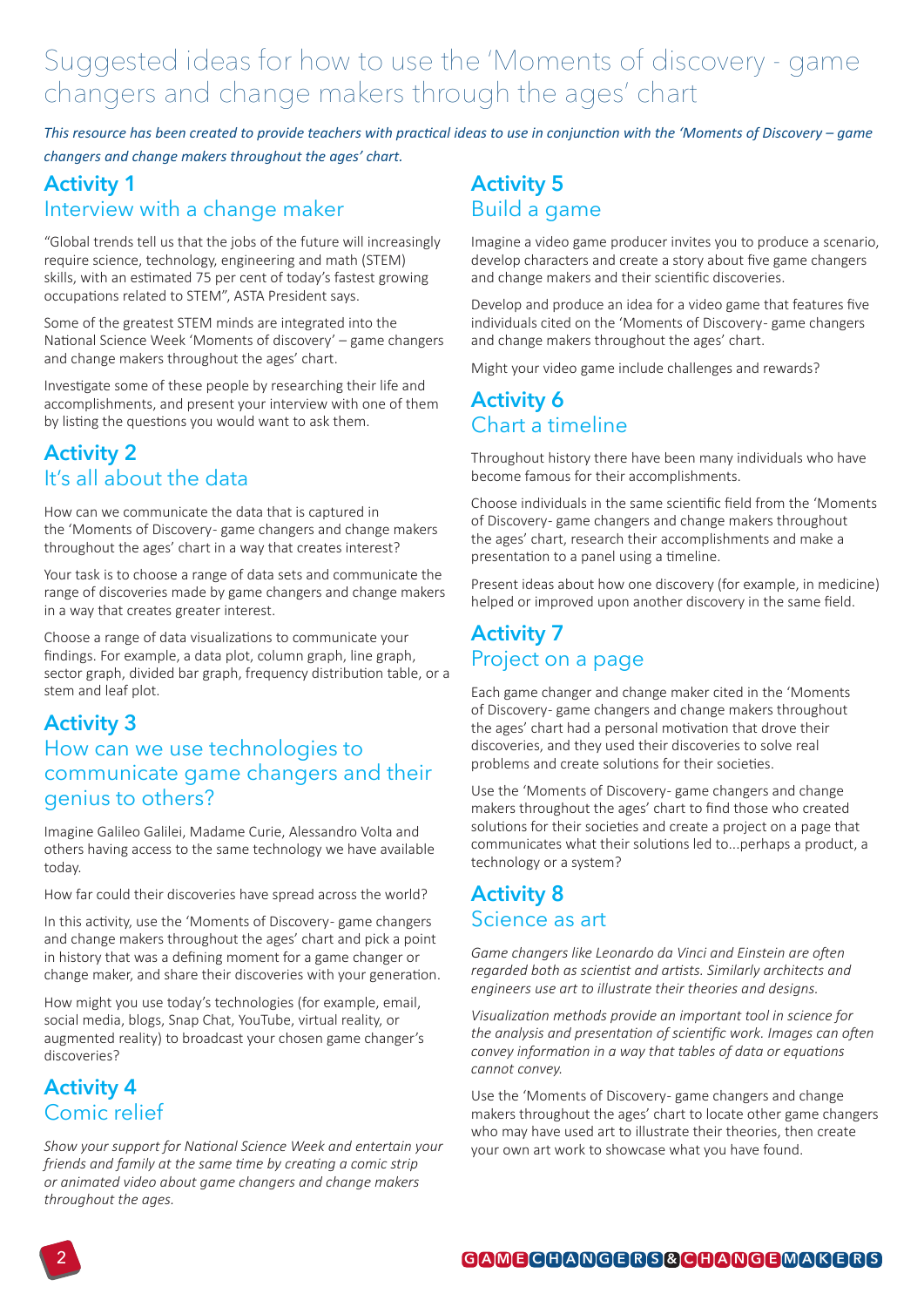## Moments of discovery—game changers and change makers through the ages

*A selection of game changers and change makers and their discoveries can be found below. These individuals have changed situations, activities and understandings in significant ways.*

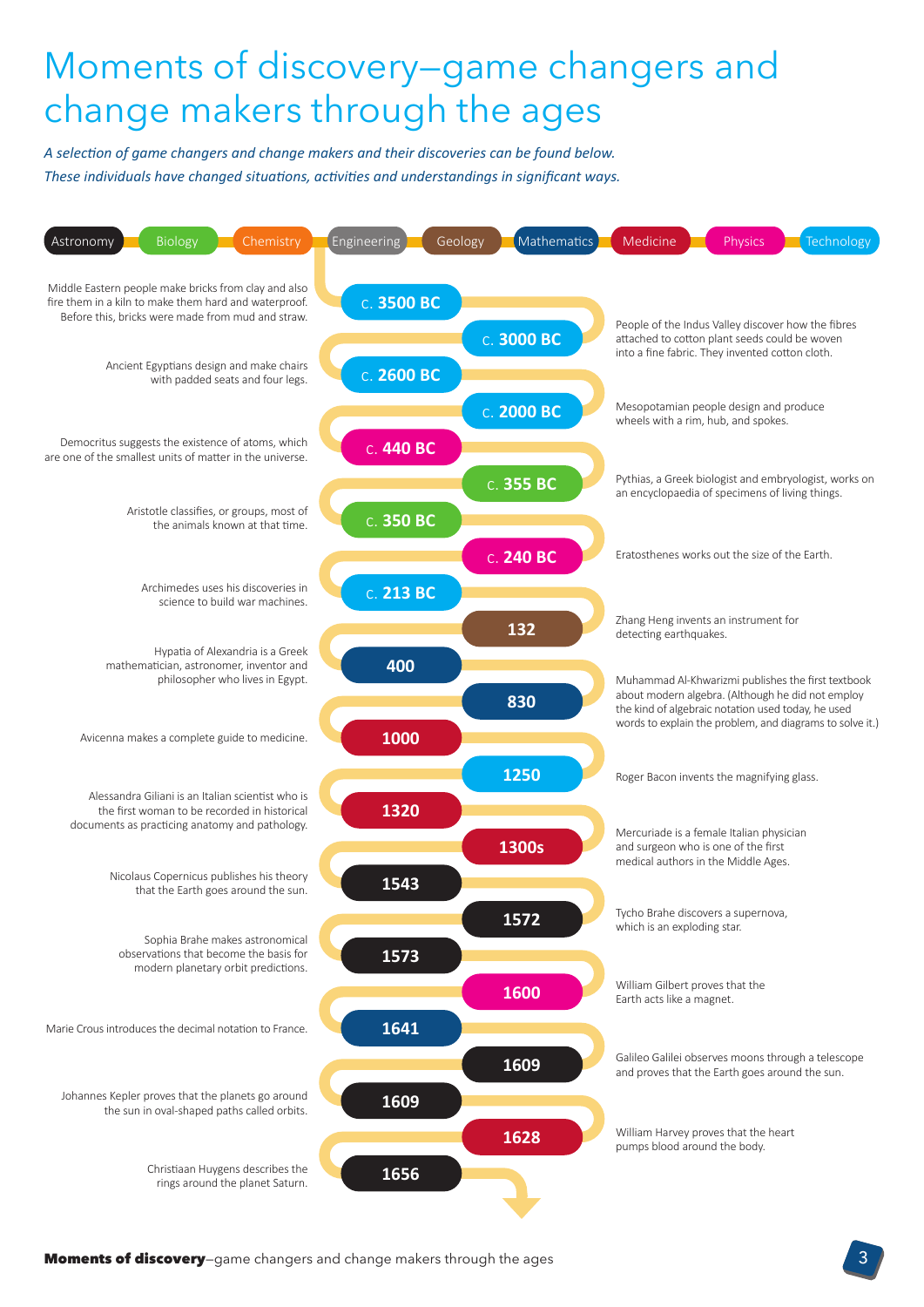

#### **G A M E C H A N G E R S & C H A N G E M A K E R S**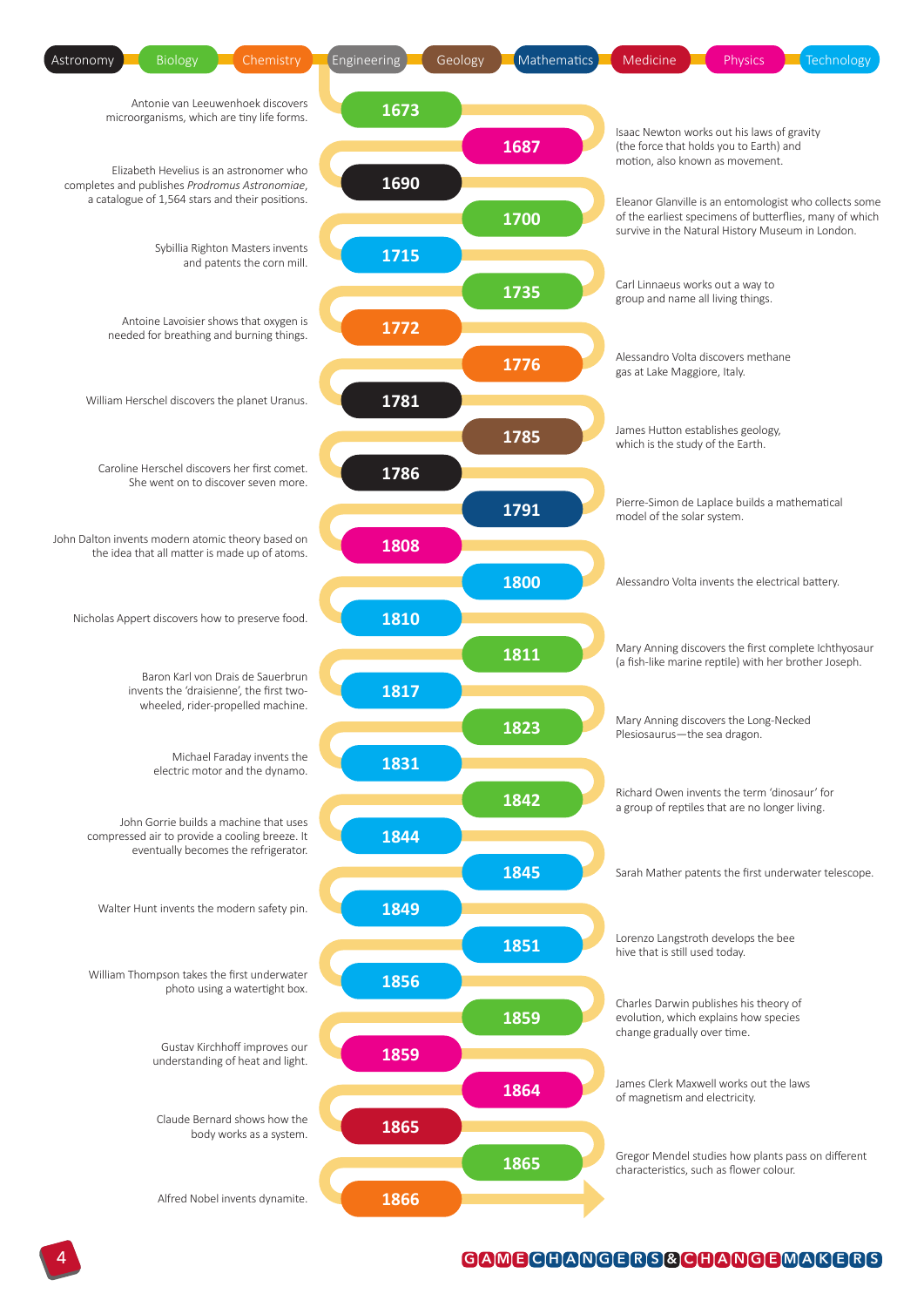

Moments of discovery-game changers and change makers through the ages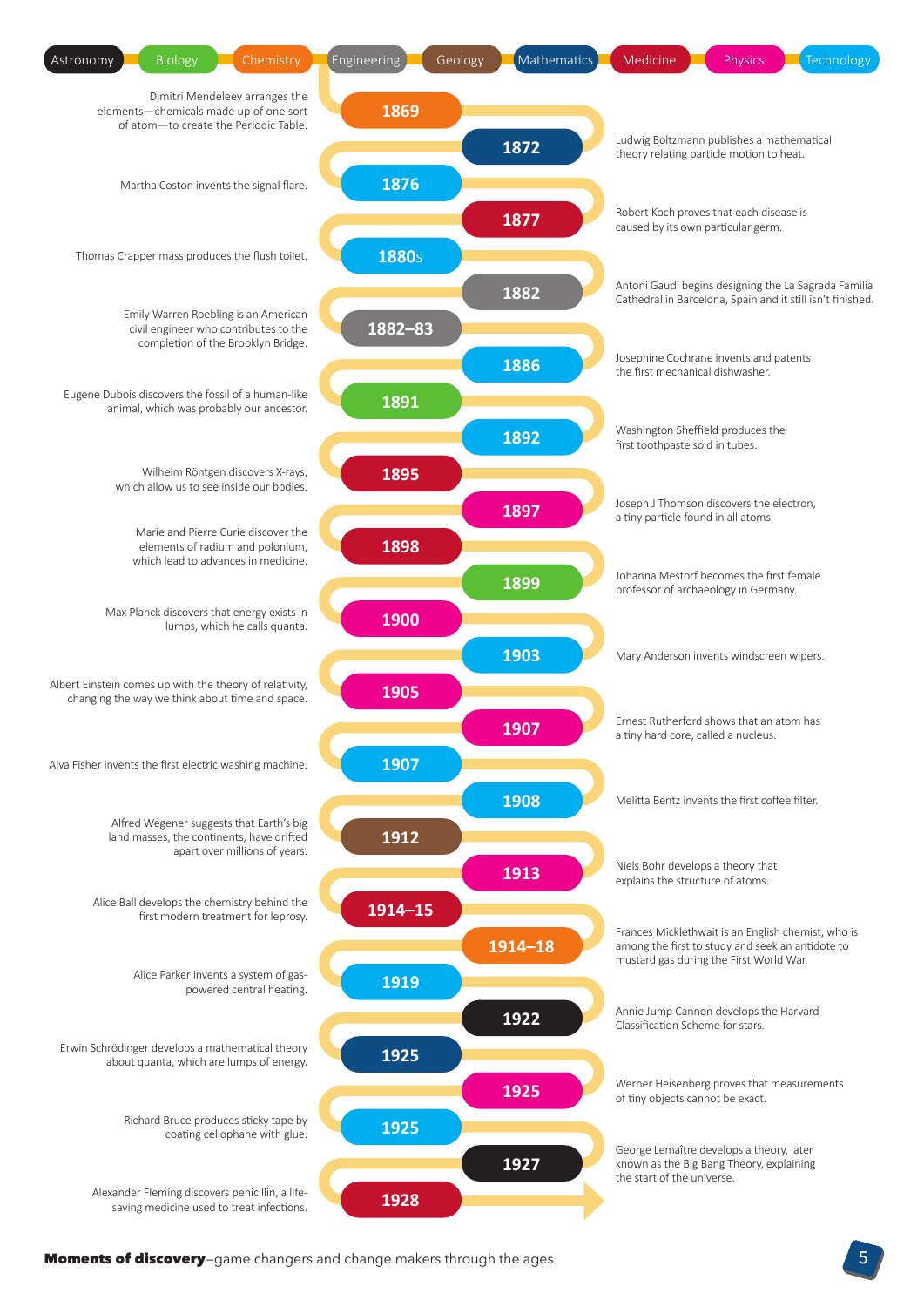

#### **G A M E C H A N G E R S & C H A N G E M A K E R S**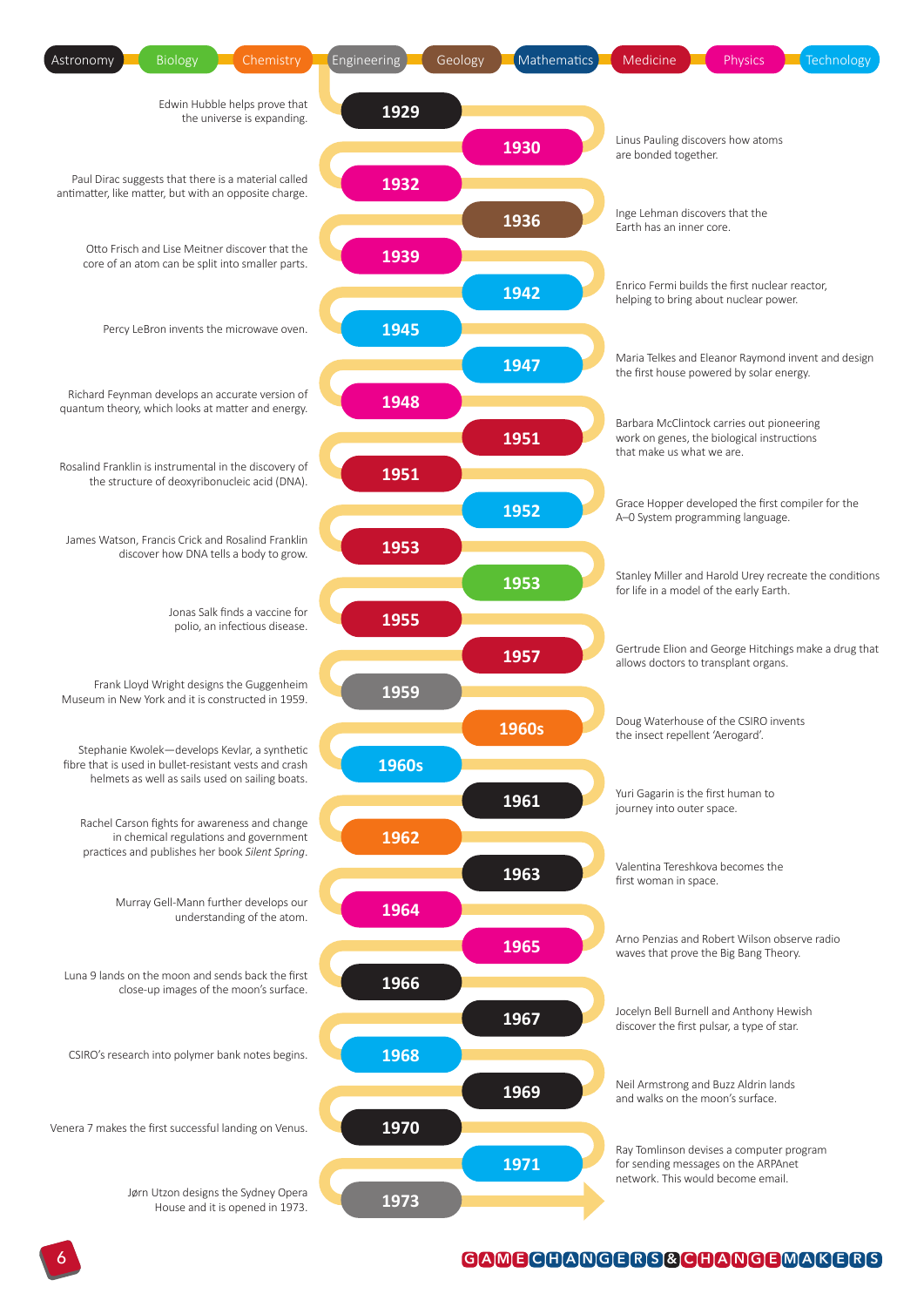

Moments of discovery-game changers and change makers through the ages

7